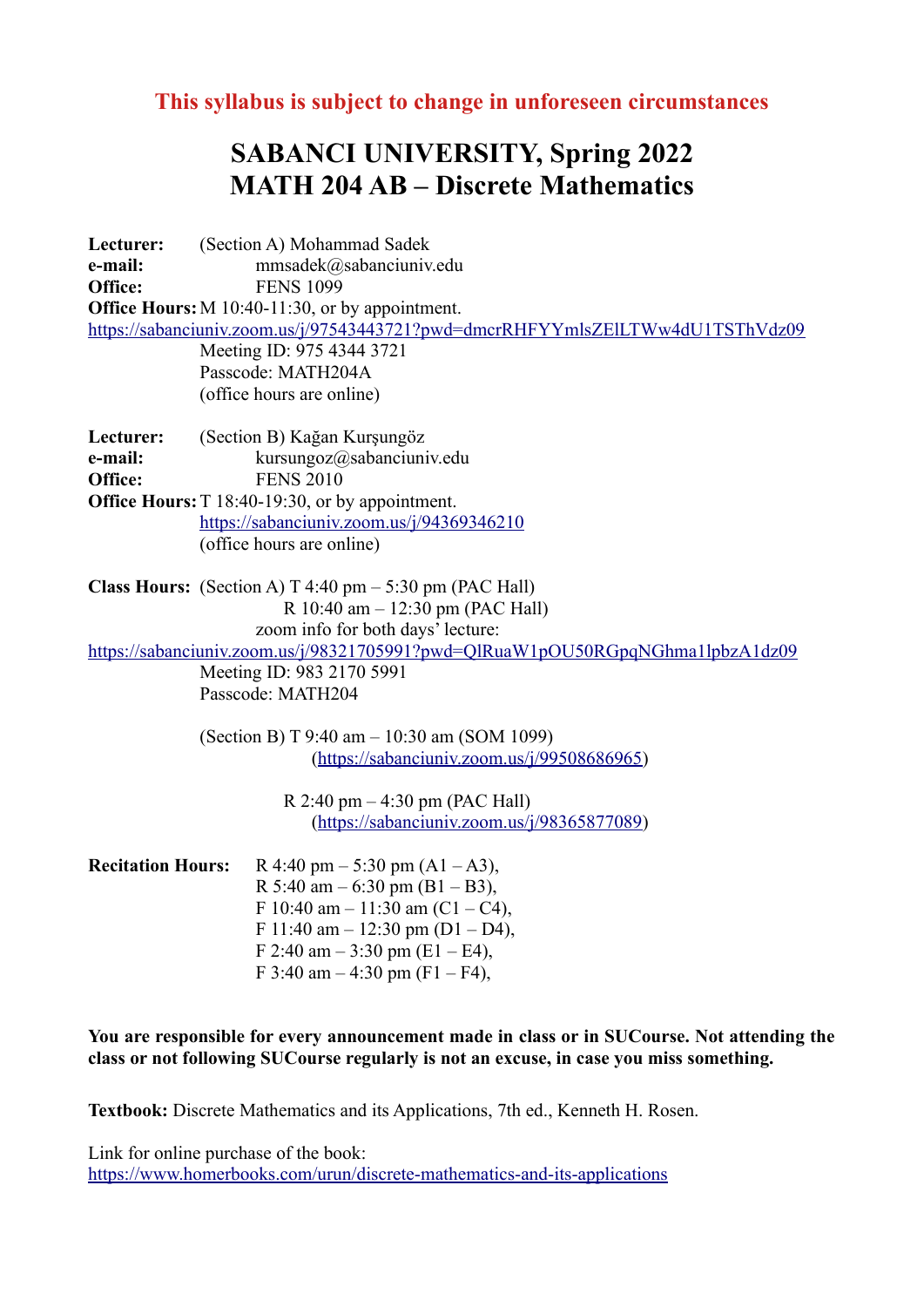**Aim of the Course:** We hope to gain an understanding of:

- First order logic, proof techniques, mathematical induction.
- Sets, functions, sequences, sums,<br>• Algorithms analysis of time and
- Algorithms, analysis of time and space complexity,<br>• Divisibility and primes
- Divisibility and primes,<br>• Basic and advanced cou
- Basic and advanced counting techniques, recurrences, solving recurrences,
- Relations (if time),
- Graphs, trees (if time).

**Grading:** Your grade exclusively depends on the items listed below. There will be no other extracredit opportunities.

| Midterm I        | $25\%$ |
|------------------|--------|
| Midterm II       | $25\%$ |
| Final            | 30 $%$ |
| Recitation grade | 20%    |

**Exams:** The midterms will be on the below listed dates and times. More detailed information will be available in due course.

| Midterm I  | Apr. 02, 2022, 12:40-14:30 |
|------------|----------------------------|
| Midterm II | May 21, 2022, 12:40-14:30  |

The final may be given on any day between Jun 11-23. Student resources will determine the dates & times for all final exams, and instructors cannot change it. Do not plan to leave Istanbul before Jun 24. We will not accommodate travel arrangements, or other personal business.

**Makeup Policy:** If you miss a midterm or the final for any reason, you can take the makeup exam. You do not need to submit any documents. Makeup for either midterm or the final will be at the end of the semester (after the finals period ends). Only students that missed one of three exams will be contacted about the exact time and place. If you miss two exams out of three without a valid documented reason, your letter grade will be NA, and will not be allowed to take the makeup. If you need to take the makeup, do not plan to leave İstanbul before Jun 29, which is the last day for letter grade submission.

**Recitation Grade:** This consists of quiz scores (17 %) and the TA grade (3 %). The best 8 of your quiz scores will determine the quiz grade. Your participation and behavior in recitation hours will determine the TA grade (disturbing your classmates, attempting to cheat in quizzes (which may cause other problems), being late, leaving early etc. may hurt your TA grade).

**Quizzes:** There will be quizzes in almost all recitations (12 or 13 quizzes). They will be short quizzes at the end of recitations. **The quizzes will be online proctored and recorded**. This means that you must be on zoom and your camera should be on during the quiz. In the case of non-compliance with this and other declared quiz policies, your quiz will be voided . The best 8 of your quiz scores will determine the quiz grade. There will be no make up for any of the quizzes for any reason. Suggested problems will be posted on SUCourse.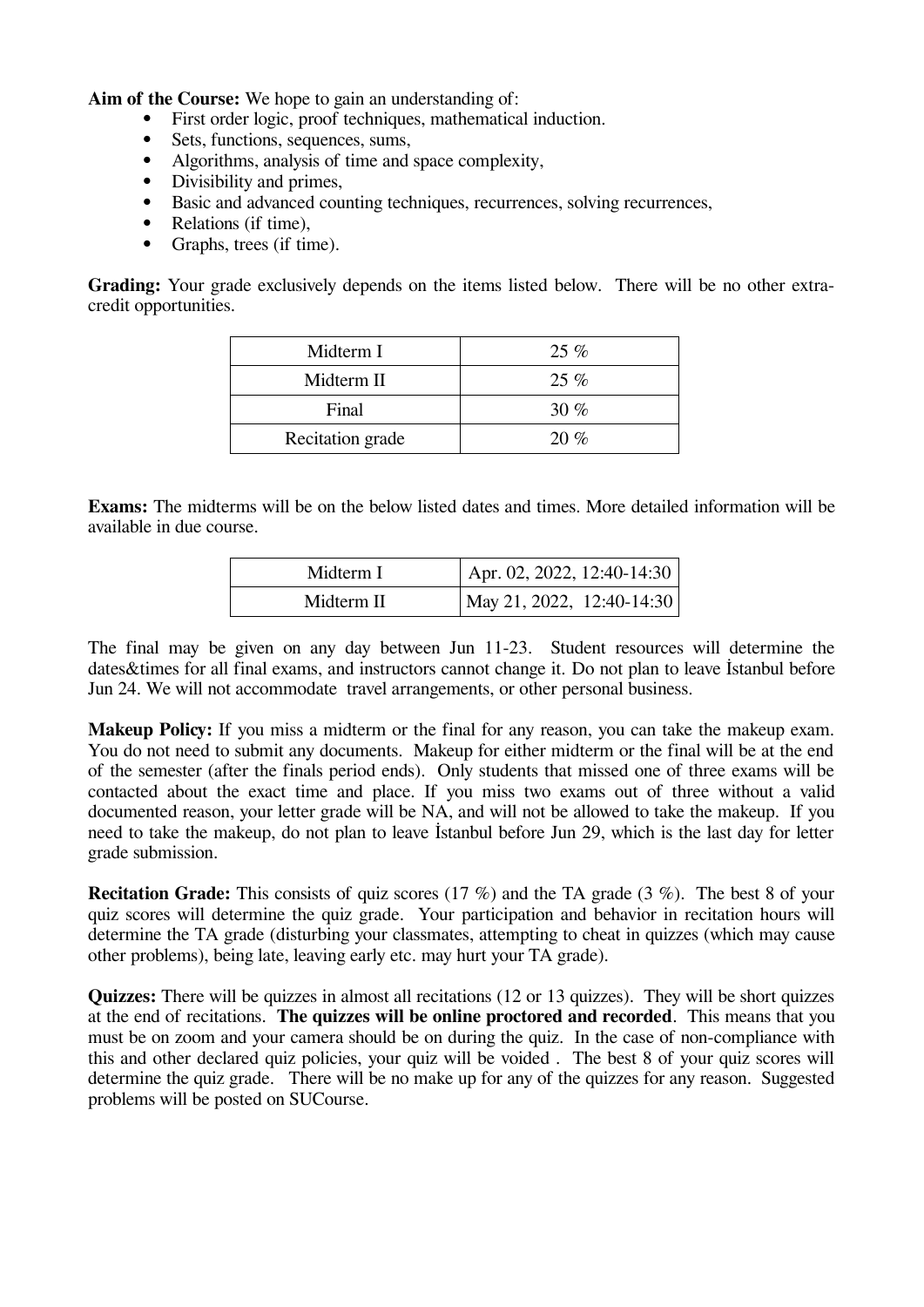**Extra Help:** You are welcome to utilize the office hours of your instructor or your TA.

**Academic Integrity:** All university policies on academic integrity apply to our course, and they will be enforced. (more information on http://www.sabanciuniv.edu/en/academic-integrity-statement )

In particular, no form of cheating is welcome in the exams or quizzes, such as copying whole or part of each others' answers. Students are not allowed to give or receive outside help. The action against such violations could range from getting a zero on the particular quiz/exam to explaining the case in front of the disciplinary committee.

In quizzes or exams, if we suspect any breach of academic integrity, we may ask for an oral validation of the quiz/exam. In this case, the student will be invited to an oral interview and will be given the opportunity to explain their solution. If the student cannot provide sufficient explanations, or does not show up to the interview, their quiz/exam grade will be replaced with zero (0).

**Class Discipline:** It is our responsibility to provide students with excellent teaching and learning environments. We are therefore asking you to please respect both our responsibility to teach and the right of other students to learn. Any action that disturbs your classmates or interrupts the lecture is unacceptable. The following rules must be followed as long as you are our students.

- 1. Classes will start punctually on time. By coming to a class late, you will not only lose important material and announcements, but you will also disturb and distract others in the class, and disrupt the flow of the lecture or discussion.
- 2. Leaving early is unacceptable (unless we are aware ahead of time). If you are unable to attend class, you are responsible to find out what you have missed.
- 3. Turn your mobile off or put it on silent mode and stow it away.
- 4. Class Attendance: Attendance and participation in class sessions are essential to the process of education. If students fail to attend class, they fail to take advantage of an educational opportunity. Students' grades may suffer if their absences from any class session cause them to miss any direct assessment activities (e.g., a quiz). For these reasons students are expected to attend all classes regularly.

Attention must be taken regarding COVID-19 spread prevention. Students attending classes must comply with the rules list at<https://mysu.sabanciuniv.edu/en/covid-19-rules>, especially those regarding "OPEN AND CLOSED AREAS". The maximum capacity of the classrooms will always be respected and students are required to correctly wear a mask and sit only in the designated seats at all times.